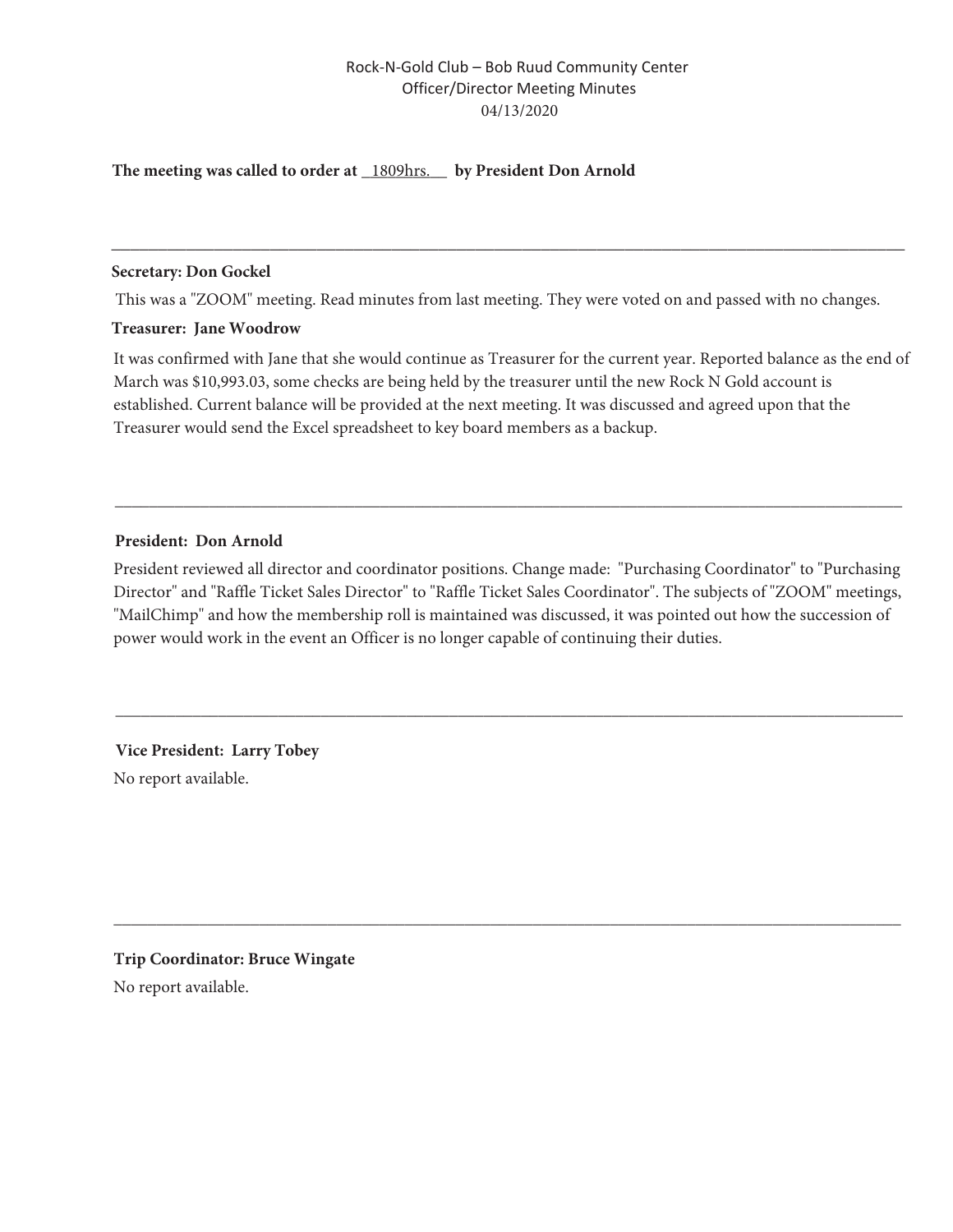## **Purchasing Director: Pam Rothermund**

It was reported that the printing of membership cards are on hold until we can meet with them. The claim parking permits, logo file with USA-GI store, the purchasing of item with the new logo and the new membership packet are currently on hold due to shutdown issues.

## **Program Coordinator: Tom Edwards**

No report available.

## Membership Coordinator: Jane Goodrow

No report available.

Current active members: Attendance at general meeting on: New members in (Prev. Month)

#### **Webmaster: Larry Tobey**

A "members only" page was discussed for security.

152

## **Gold Processing Equipment Director: Monty Duarte**

No activity for this report.